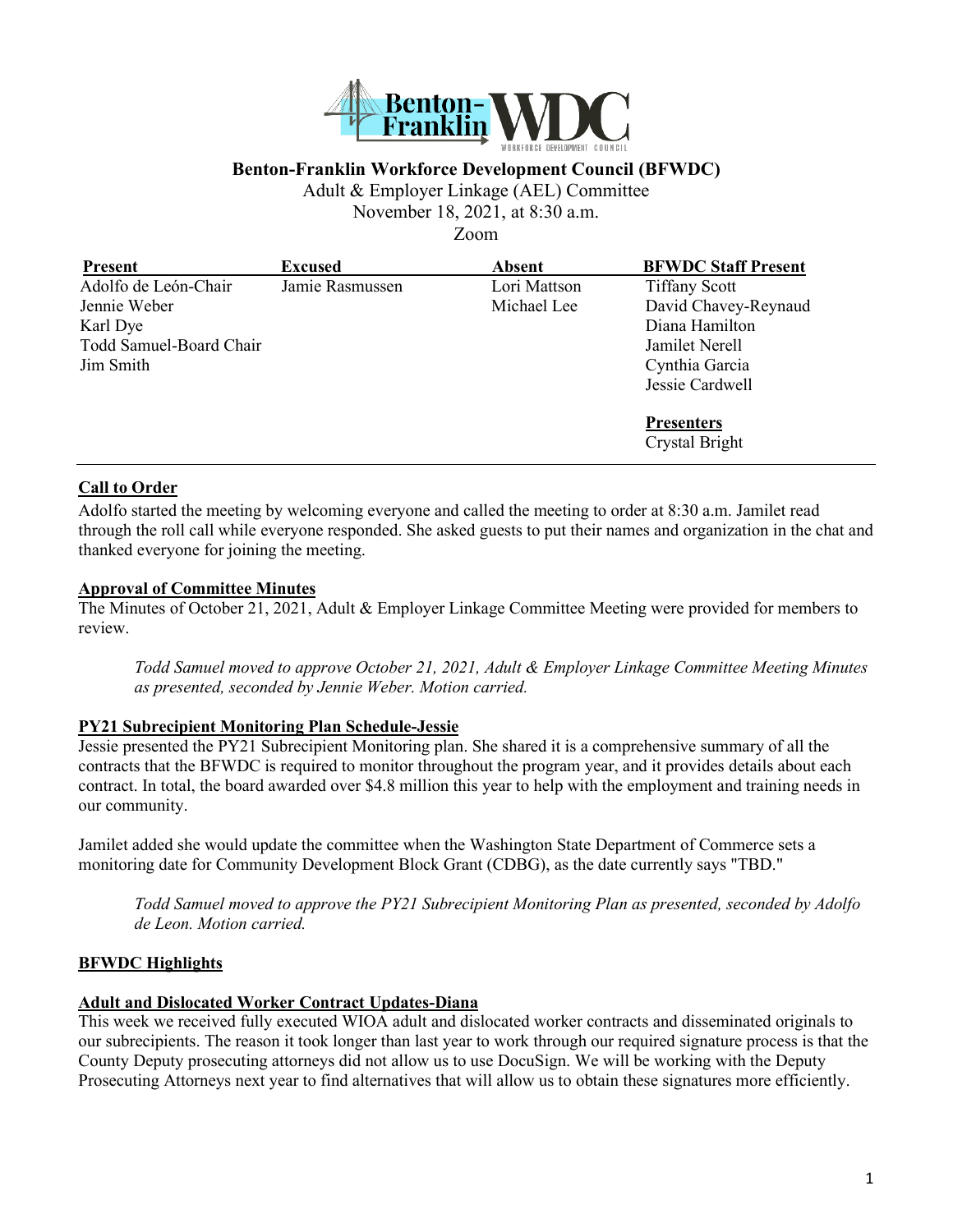## **PY21 Department of Labor (DOL) Disaster /Employment Recovery Monitoring Visit - Diana**

Diana shared the Disaster Recovery (DR) and Employment Recovery (ER) monitoring schedule. Last month the Department of Labor (DOL) was in the process of selecting the local areas they will monitor for those disaster and employment recovery contracts. The Employment Security Department (ESD) recently informed us that the DOL would not be monitoring our area. The four areas that DOL selected are PAC mountain, Seattle King, North Central, and the Workforce Training and Education Coordinating Board. This will provide the BFWDC and our subrecipients additional time to focus on the state monitoring visit scheduled for May.

## **Disaster and Employment Recovery Updates – Diana**

Diana provided an update for the no-cost extension. In September, the state offered all 12 WDCs the opportunity to submit no-cost extension applications to extend the contract end dates from March 31, 2022, for an additional 12 months. Since then, ESD fiscal team determined that they could extend contract end dates to all local areas through May 31, 2022, two additional months, without having to apply for a no-cost extension. There were several discussions between our subrecipient and BFWDC leadership to determine whether or not to participate in the nocost extension. Upon an extensive review of the remaining budgets, performance deliverables, and community needs, we are confident we can fully expend our remaining funds without participating in the No Cost Extension for both the Disaster and Employment Recovery Grants. In December the WDC will submit a 2nd Disaster Recovery modification request to ESD to shift funds to meet customers needs. This final contract modification will allow the WDC to begin transitioning the temporary disaster relief food support positions at Second Harvest and Pasco Community Services and begin utilizing Community Block Development Grant funds. This contract modification will allow us to continue to provide the humanitarian services our community needs without a disrupting services.

## **Economic Security for All (EcSA) - Jamilet**

Continuous Quality Improvement (CQI) monitoring happens every quarter by the BFWDC Program Staff. This quarter, there are three (3) files being reviewed for compliance assurance. Items needed to address will be resolved by the end of the month. She gave Career Path Services (CPS) a shout-out on the great job she is seeing on the participant files. There are minimal items to address, but nothing major at this moment.

In the previous months, Jamilet mentioned the second phase of the EcSA pilot program evaluation is currently happening. She meets with the Social Policy Research (SPR) Associates every quarter to discuss how things are going and evolving (or conversations are inclusive of adaptation, challenges, success- based on quarterly reports sent to state). SPR EcSA Phase Two Evaluation Draft will be available and published in the next calendar year around January or February. She pointed out one specific element of this evaluation, the EcSA Participant Survey, which currently has data collected by CPS. Appreciation for CPS efforts on this phase of the third-party evaluation was stated.

Every quarter, the BFWDC and ESD have a one-on-one meeting where performance is discussed. We need to know what our funding source has questions on and how to implement changes locally to increase performance. The second round of EcSA funding conversations is happening (\$280,489.24), and Jamilet will provide details in the upcoming months on how we plan to utilize the additional funding.

As part of being an initiative across WA State, the EcSA programs attend and present to the Technical Advisory Group on a rotation basis – all WDCs will have to present. Benton-Franklin will be presenting in January. Usually, we focus on the program model, adaptation, challenges, and success strategies.

# **Community Development Block Grant-Jamilet**

Jamilet shared she is hoping to have placements by December, which outcomes will be reported in January and February.

Working with Commerce to ensure the two sites, Second Harvest and the Pasco Community Services, are approved by Commerce and align with the grant's requirements and hoping to place 3-6 participants.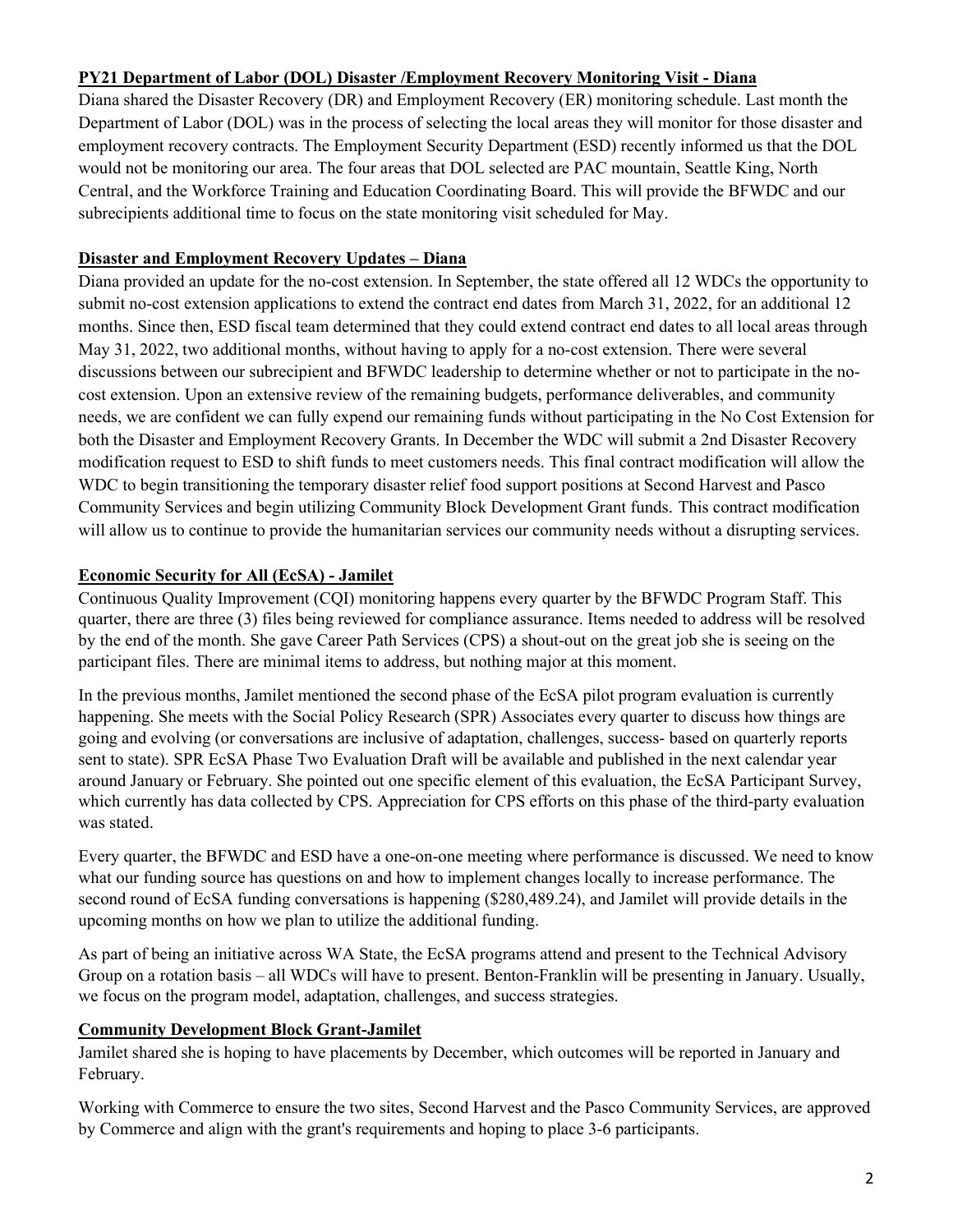Continued outreach food banks located in Benton City and North Franklin County

Monitoring- Commerce will monitor us sometime next year, after at least three (3) months of direct participant expenditures. They will give us notice of when monitoring will occur. We were allowed to provide feedback on the monitoring checklist used by Commerce to conduct monitoring.

# **Liaison Report – David**

Davis shared we have seen small shifts at the WorkSource Center. We have lost some numbers in our month over month for total staff-assisted job seekers, and unique number of businesses served but we are doing better than last year and the year before.

There is one change. Previous TC futures reports had a total number for youth who attained GEDs, and that has been changed to total out-of-school youth who attained GEDs, to hone in specifically on the Out of School Youth (OSY) program providing that service.

David praised our case management programs. We are sitting at 99.8% for total participants served, 447, out of the monthly-to-date target of 448. In comparison to last year, we were just at 74% of our monthly-to-date target. For total employed exits, we are at 87% of our monthly-to-date target, which is great, compared to the 60% that we were in the year before, and in 2019, before the pandemic, we were sitting at 49% at the same time this year.

We will not see numbers in the CDBG program for a while. Those should be coming on in the next couple of months, especially as disaster recovery positions are winding down, and some of those participants will be transferred to the CDBG program.

Our unemployment rate is sitting pretty low. This month, we are at 3.7% for Benton County and 4.2% for Franklin County, a full percentage point down from the previous month and a full percentage point from pre-pandemic levels.

There has not been much of a shift for COVID-19 job recovery. All industries that were severely affected by the pandemic have recovered. David will stop using the COVID-19 job recovery as a measure against pre-pandemic levels because of the way the job market is contracting. In the industries that are being affected, it is no longer an accurate representation of our actual COVID-19 recovery.

David pulled the number of businesses in Benton and Franklin counties from quarter one of 2020, which was prepandemic to compare to quarter one of 2021. In our MSA, we are up 33 companies but still down in employment. More businesses are beginning to open. As a result, we have a net positive number of companies open, but we are still at a net loss of positions being served. That figure will continue to develop, and it is almost a year behind. It is not the most up-to-date information. However, there was a request at the last board meeting to look into the number of businesses that closed and opened during the pandemic.

Todd asked if this report was on our website and Facebook page and David stated it would be once presented at the Executive Committee meeting.

# **WorkSource Columbia Basin (WSCB) Update – Crystal**

Crystal shared some of the highlights from WorkSource, Columbia Basin WSCB). She compared quarter one for PY20 and quarter one for PY21, which is our current year, and found that we have seen an increase overall in jobseekers, businesses served, and services provided. It's the difference between 686 jobseekers in the quarter one of PY20 and 1481 this year's quarter, an increase of approximately 53%. In terms of businesses, we jumped from